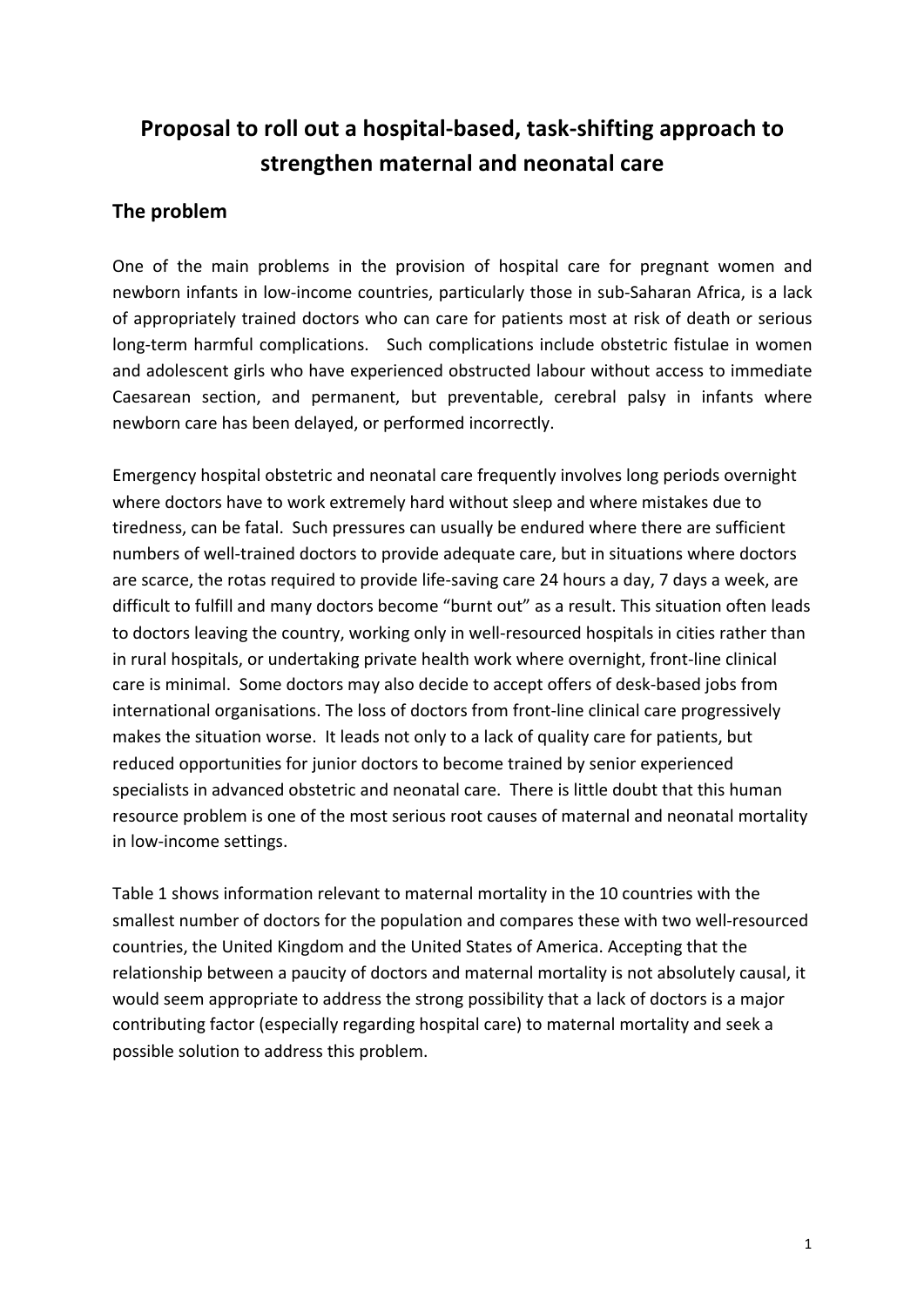### Table 1 WHO Global Health Observatory data repository on number of doctors per country in the world: showing the 10 countries with the lowest number plus information on two well-resourced countries (UK and USA)

| Country                  | <b>Number</b><br>of<br>persons per<br>1 doctor | <b>MMR</b><br><b>Maternal</b><br>deaths<br>/100,000<br>live births | Population<br>(millions) | Annual<br>No: births | No: maternal<br>deaths/year<br>scaled to a<br>population of<br>5 million |
|--------------------------|------------------------------------------------|--------------------------------------------------------------------|--------------------------|----------------------|--------------------------------------------------------------------------|
| Liberia                  | 71,429                                         | 1100                                                               | 4.503                    | 156,000              | 1,904                                                                    |
| Malawi                   | 52,632                                         | 570                                                                | 17.215                   | 665,000              | 1,101                                                                    |
| Niger                    | 52,632                                         | 520                                                                | 19.899                   | 983,000              | 1,284                                                                    |
| Sierra Leone             | 45,455                                         | 1200                                                               | 6.453                    | 229,000              | 2,129                                                                    |
| Ethiopia                 | 40,000                                         | 680                                                                | 99.391                   | 3176,000             | 1,086                                                                    |
| Burundi                  | 35,714                                         | 500                                                                | 11.179                   | 488,000              | 1,091                                                                    |
| Tanzania                 | 32,258                                         | 430                                                                | 53.470                   | 2064,000             | 830                                                                      |
| Somalia                  | 28,571                                         | 1000                                                               | 10.787                   | 471,000              | 2,183                                                                    |
| Chad                     | 27,027                                         | 860                                                                | 14.037                   | 630,000              | 1,930                                                                    |
| Central African Republic | 20,833                                         | 540                                                                | 4.900                    | 164,000              | 904                                                                      |
| Togo                     | 18,868                                         | 400                                                                | 7.305                    | 256,000              | 701                                                                      |
|                          |                                                |                                                                    |                          |                      |                                                                          |
| <b>UK</b>                | 356                                            | $\overline{9}$                                                     | 64.716                   | 813,000              | $6 \overline{}$                                                          |
| <b>USA</b>               | 408                                            | 28                                                                 | 321.774                  | 4025,000             | 18                                                                       |

Maternal mortality data from State of the World's Children 2016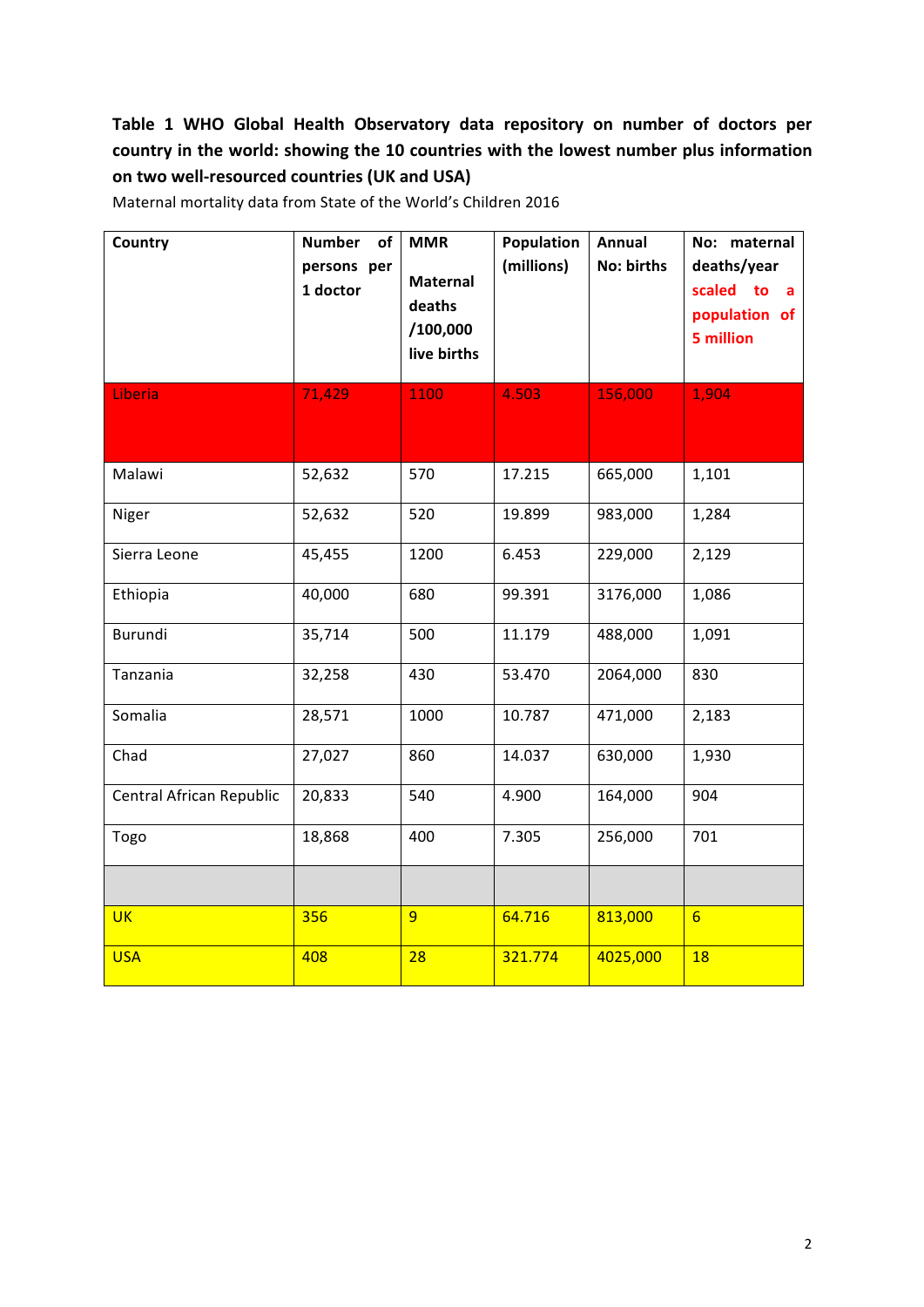## **A potential solution involving a task-shifting approach to provide quality maternal and neonatal hospital care in countries or regions where there are too few doctors**

Registered midwives are present in all countries, including those with the smallest number of doctors. In low-income countries, their workload is high and those working in hospitals have, after a few years, great experience in managing normal and abnormal deliveries as well as major complications such as massive haemorrhage, sepsis, shock or fits (eclampsia). However, they are not trained in the more advanced obstetrics needed to treat a significant proportion of patients with complications (for example those needing a vacuum delivery for prolonged labour or Caesarean section for obstructed labour). Especially during the night, and in rural district hospitals, they can encounter major delays in initiating curative treatments because of the lack of availability of doctors trained in obstetric surgery.

By enhancing the training of senior experienced midwives in advanced obstetrics, including abdominal surgery, to work as a team with the small number of doctors available, this taskshifting approach could provide improved obstetric care, particularly in rural district hospitals.

Midwives, unlike most doctors, are rooted in their communities and extremely unlikely migrate to seek better pay and conditions. Unlike most physician assistants/medical officers, midwives usually have a strong grounding in maternity care. The constant feedback from midwives trained and being trained in advanced obstetric care will help government to ensure the availability of essential equipment, drugs, medical and surgical supplies.

Similar factors apply to the provision of hospital-based quality neonatal care. At present most such care relies on untrained midwives, nurses or nurse assistants. A task-shifting approach to create advanced neonatal nurse practitioners may also be easier to achieve over a shorter duration of time than training in advanced obstetrics as the latter has a major surgical component.

Without doubt, good neonatal care relies on effective obstetrics and a task-shifting approach that encompasses both advanced obstetric and basic neonatal hospital care should be particularly effective.

#### **Experience of a pilot programme in Liberia**

An innovative, task-shifting programme undertaken as a partnership between the Ministry of Health, the World Health Organization (WHO), the United Nations Population Fund (UNFPA), and Maternal and Childhealth Advocacy International (MCAI) is addressing the shortage of doctors in Liberia. This extremely poor country, recently damaged by armed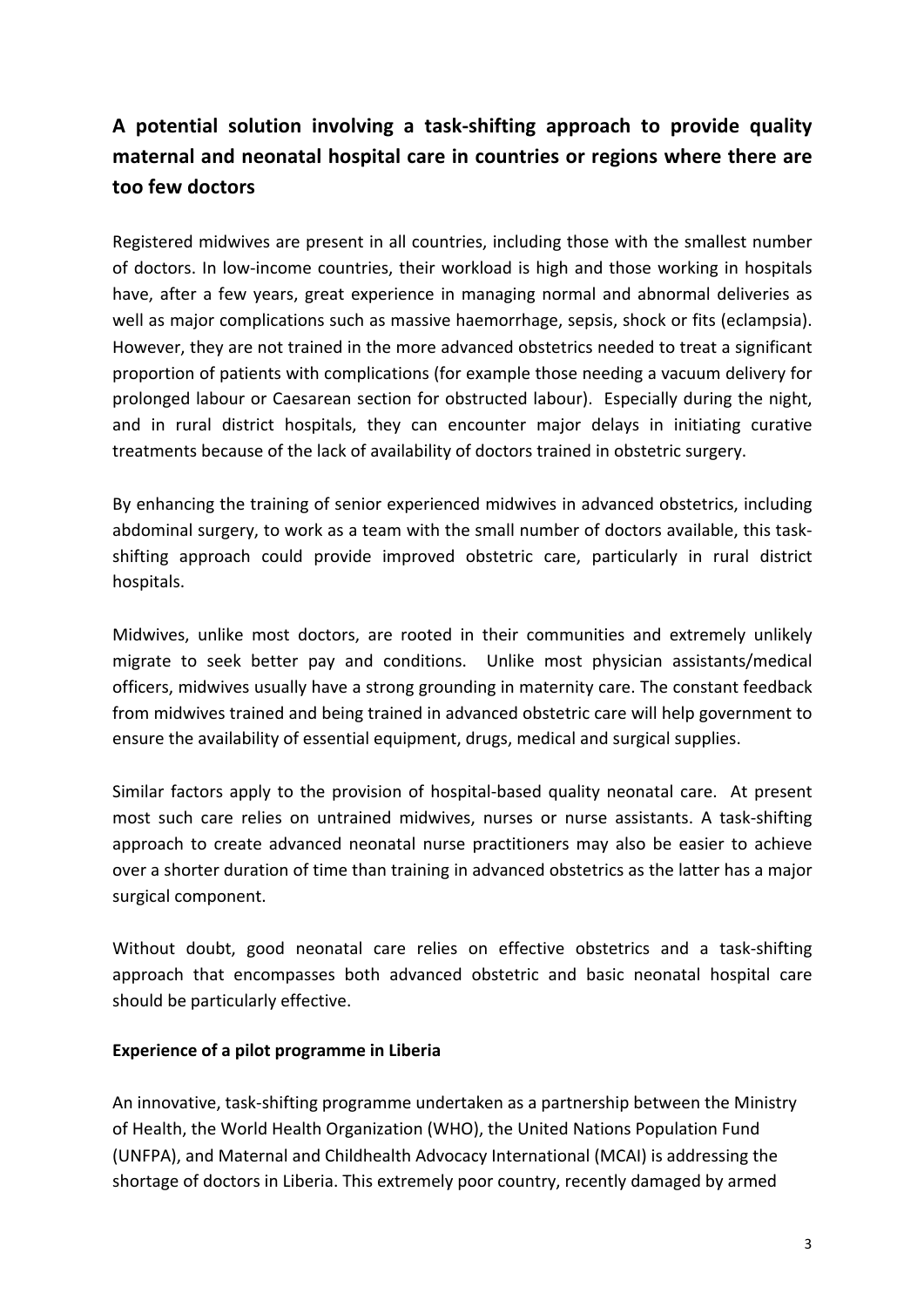conflict and the Ebola outbreak, has globally the least number of doctors (1 doctor for 71,429 people: see Table 1). Starting in October 2014 the programme has involved the training of selected senior midwives in advanced obstetrics and is just starting the training of senior nurses or midwives in basic hospital neonatal care. Advanced obstetric training is undertaken by two of only 3 Liberian doctors who are trained in advanced obstetrics with support from volunteer international experts from well-resourced countries. There are so few paediatricians in Liberia that training in basic neonatal care will be undertaken by volunteer international paediatricians and advanced neonatal nurse practitioners.

Under a Memorandum of Understanding, this pilot programme involves continuous communications and regular meetings between partners, combined with robust monitoring and evaluation. WHO and UNFPA are currently the main donors but are also providing expert guidance on how to choose trainees, how to ensure their training is appropriate and evidence based. The Liberian MOH helps identify the trainees, ensures they are embedded in the public health system, on qualification after 3 years of training, ensures they are licensed to practice in public hospitals identified by them, ensures they are provided with appropriate salaries, fair living conditions and adequate clinical resources to undertake comprehensive emergency obstetric and neonatal care.

The first two trainee obstetric clinicians have recently completed their 3 years of training, including their last year as interns in 2 hospitals in Liberia. Since the start of their training in October 2014 until April 2016, they performed 671 advanced obstetric procedures, including 424 Caesarean sections. They were both successful in their final examinations, undertaken by the Liberian Medical and Dental Council. One achieved a distinction and the other passed with merit. They are about to be contracted to work as licensed obstetric clinicians in public hospitals chosen by the MOH and for a minimum of 5 years.

Nine more trainee obstetric clinicians are currently being trained, four of whom were deliberately recruited from a remote rural county (Grand Jedeh) where for a population of 126,000 people there is only one hospital doctor. The trainees are based at 3 Liberian public hospitals.

In addition to performing advanced surgical procedures such as Caesarean section, the trainee obstetric clinicians are also leading team-management of serious complications of pregnancy and delivery such as obstetric haemorrhage and severe pre-eclampsia/eclampsia. Trainees work closely with the small number of available doctors as an integral part of the clinical team and helping to reduce doctors' work load.

Preliminary results of the advanced obstetric programme were published in the Bulletin of the World Health Organization BLT.160473 Published online: 25 February 2016) and showcased in an Al Jazeera documentary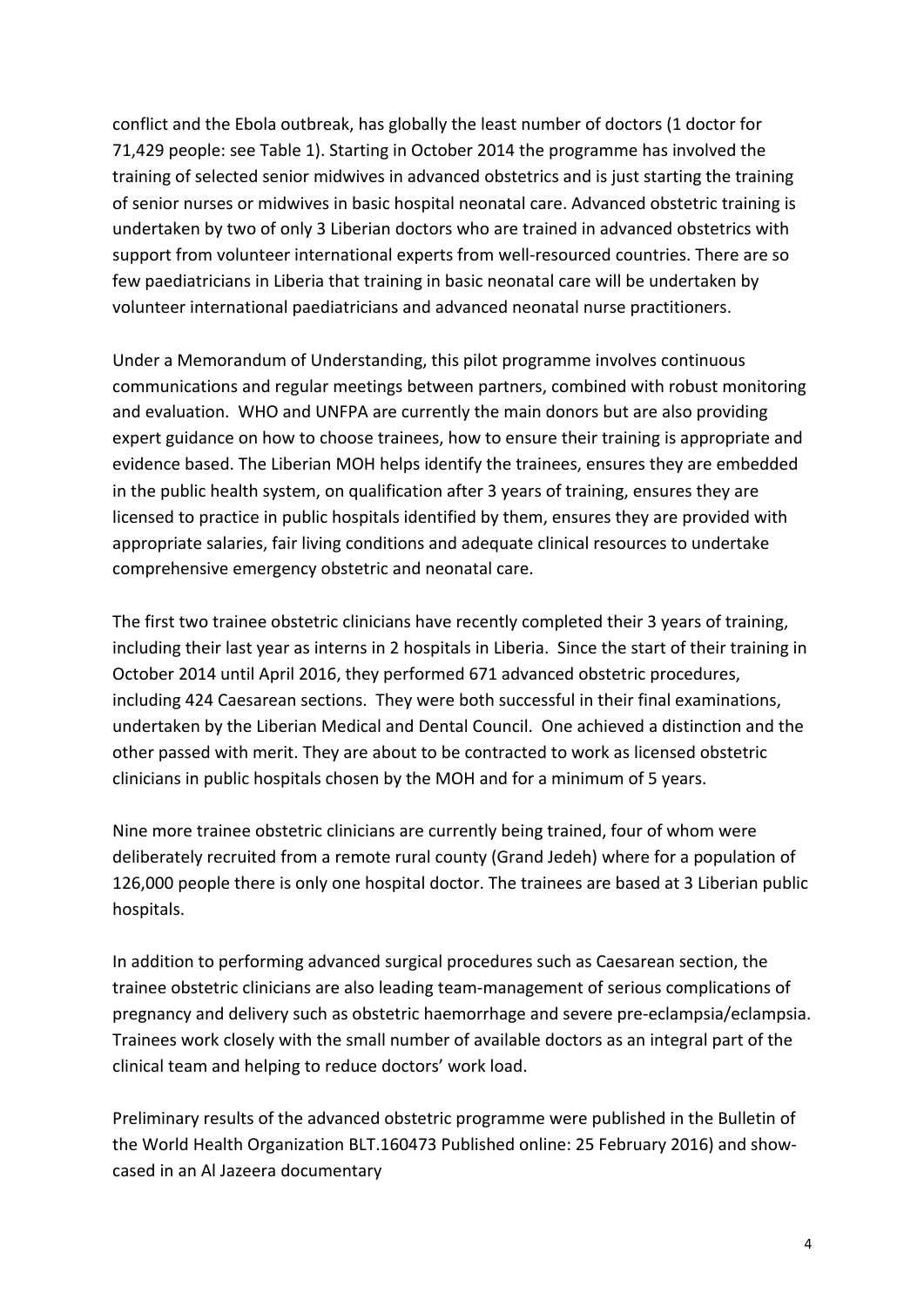http://www.aljazeera.com/indepth/features/2016/07/life-saving-work-liberian-midwife-160713153725961.html More details on the project to date can be reviewed on the MCAI website: http://www.mcai.org.uk/#!liberia/chog 

With financial support from WHO Liberia, the training programme for basic neonatal hospital care is about to begin.

The curricula for both advanced obstetric (Appendix A) and basic neonatal care training (Appendix B) in Liberia are attached.

Training for both obstetrics and neonatal care is based on apprenticeship working with local Liberian doctors and supplemented by volunteer obstetricians, paediatricians and advanced neonatal practitioners from well-resourced countries supported by MCAI. A senior Liberian obstetrician is leading the training in advanced obstetrics following a curriculum provided by MCAI and approved by all partners.

Each trainee has a computer tablet on which they record into a database information on every patient they manage. They also complete in the same way a paper logbook. Special maternal mortality forms are completed by each trainee whenever they are involved in the care of a patient who dies.

The Tablet includes an e-library of up-to-date publications, the MCAI textbook pocket books on hospital care for pregnant women, newborn infants and children in low resource settings and over 350 relevant videos. Each set of trainees has a laptop computer used for regular interactive teaching sessions from international experts via screen-sharing video conferencing. There are OSCE examinations to track progress and highlight which trainees need additional support and which may not be able to continue with the training.

There is a written examination for those interns reaching the end of their training, which they must pass if they are to be licensed to practice.

In a separate exercise for monitoring and evaluation purposes, all maternal deaths identified before and during the programme are collected already by surveillance officers from the Ministry of Health. Recently, neonatal deaths are also being audited in the same way. 

## Possible scale up and roll out of this maternal and neonatal task-shifting **hospital care programme**

The success of the described programme has led partners to unite behind a proposal to find an appropriate mechanism to scale up and roll out this innovative task-shifting approach to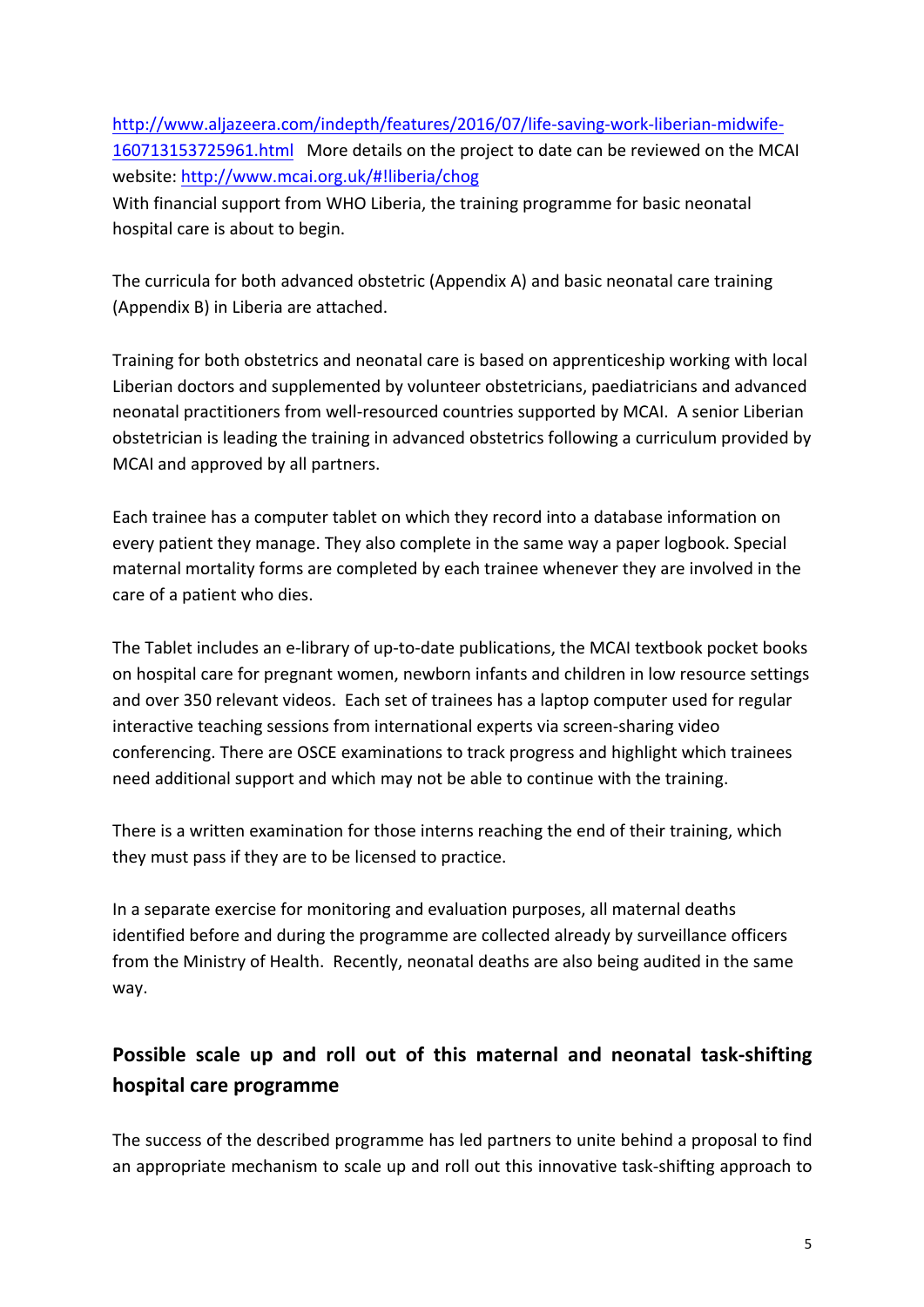other interested and receptive countries throughout sub-Saharan Africa to help these countries achieve their national goals to reduce maternal and neonatal mortality and improve hospital-based maternal and neonatal care.

An international conference may be the first step in facilitating a discussion and implementing an action plan:

**Objective 1:** Establish an international conference hosted by the Liberian MOH and WHO, to facilitate a technical discussion on how to make task-shifting for quality hospital care work in different settings and

**Objective 2:** to provide expert input into the fundamentals and necessary steps to establish successful hospital based task-shifting programmes in maternal and neonatal care, perhaps expanding in the future to include hospital-based care for children.

*Outcome* 1: To provide practical technical expert guidance on establishing and implementing hospital-based task-shifting programmes to interested countries and organisations with a tangible action plan on how to take national and regional plans forward.

*Outcome 2*: To agree a mechanism on how to establish a centre (physical or virtual) of expertise on hospital-based task-shifting throughout sub-Saharan Africa.

*Outcomes 3*: To establish a forum for interested parties to keep in communication and share examples and experiences.

The main challenges to this task-shifting approach have already been addressed in the Liberian model. The main challenge was need to justify to senior doctors, and in particular to the Liberian Medical and Dental Council (the regulatory body for licensing practioners) and the Liberian Nursing and Midwifery Association, that senior midwives should and could be trained sufficiently to practice safe advanced obstetric care in Liberian public hospitals. There could be some similar resistance in the other countries in which this task-shifting programme might be implemented. It is unlikely that there will be similar problems introducing the advanced neonatal care training programme, as doctors are currently having minimal input into the care of the newborn infant and surgery is not involved.

Additional issues that require discussion are: the importance of robust partnerships between the MOH, WHO, UNFPA and the regulators; the appropriate selection of trainers and candidates; the involvement of national universities in supporting the trainees; the strengthening of hospital facilities in terms of equipment, essential medical and surgical